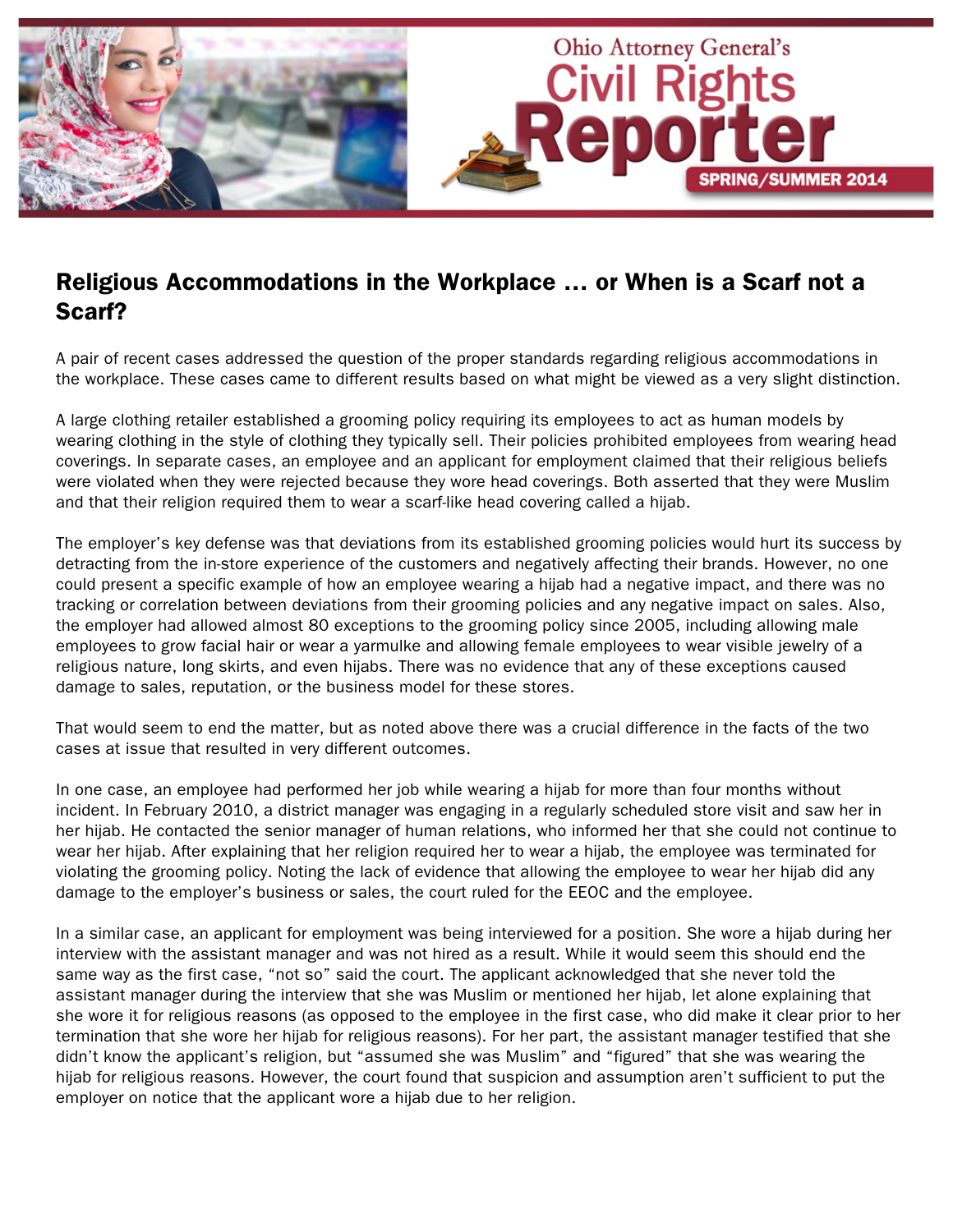The court noted that employers are admonished not to inquire about the religious beliefs of employees or prospective employees and not to make assumptions about the religious beliefs of their employees or prospective employees. Thus, a statement asking if they were Muslim because of their clothing could create serious issues. In order to prevent employers from being between the rock of not being allowed to inquire as to religion and the hard place of having to accommodate something that they suspect may be religious in origin, the court placed the responsibility on the individual to explain his or her religious belief and articulate the need for an accommodation. In other words, it isn't a "knew or should have known" standard, it's a "knew beyond any doubt and/or was specifically told by the employee" standard. Thus, the applicant's failure to explain that she wore her hijab due to her religion was fatal to her case.

Accordingly, the answer to the question of when is a scarf not a scarf is when it is worn by someone because their religion requires it and the employer knows that it is being worn for religious reasons.

# A Conversation with Chairman Leonard Hubert of the Ohio Civil Rights Commission

Leonard Hubert has served on the Ohio Civil Rights Commission since 2006 and as its chairman since 2011. Before joining the commission, he was the Governor's director of external affairs, overseeing the Office of Minority Affairs, Multicultural Affairs, Faith-Based Initiatives, and Veterans Affairs. He recently took some time to discuss the workings of the Ohio Civil Rights Commission with Assistant Attorney General Steve Schmidt of the Ohio Attorney General's Civil Rights Section.

**Steve Schmidt:** What would you like the public to understand about the commission's work?

Leonard Hubert: What I'd like the public to understand about the work of the commission is, and to some degree I say this with sadness, the commission's work is still necessary. It's still necessary when you look at the number of cases that continue to be filed with the commission. For example, just a month ago, The Columbus Dispatch did a Sunday article about the Zanesville water case. If you had a conversation with most citizens about that case, they would not think this was a case in this century. No one would believe that individuals would be denied access to water based on the color of their skin, but it happened. We had a case in Cincinnati a year ago in which an individual put up a sign at an apartment pool saying, "whites only." I'm from the segregated South, from Alabama. I grew up right in an area in which segregation was very prevalent, and it is mind boggling that we see those types of things today. We still see cross burnings right here in Central Ohio. The work of the commission is, unfortunately, still necessary.

**Steve Schmidt:** How do you strive to achieve fairness?

**Leonard Hubert:** What I try to make people understand is that the commission is a neutral third party. The commission's role and responsibility is to investigate the case, gather materials from both sides, and apply the evidence that the investigation produces to determine whether or not discrimination occurred. It is not the commission's role to side with either party. It is to look at the evidence and follow the evidence and let it go where it needs to go.

**Steve Schmidt:** What is the most important attribute of a commissioner?

Leonard Hubert: It's the ability to listen, look at the facts, apply the law, and reach a decision. Sometimes a case involves a manager or an owner being a jerk. But being a jerk is not discrimination, you're just dealing with a jerk.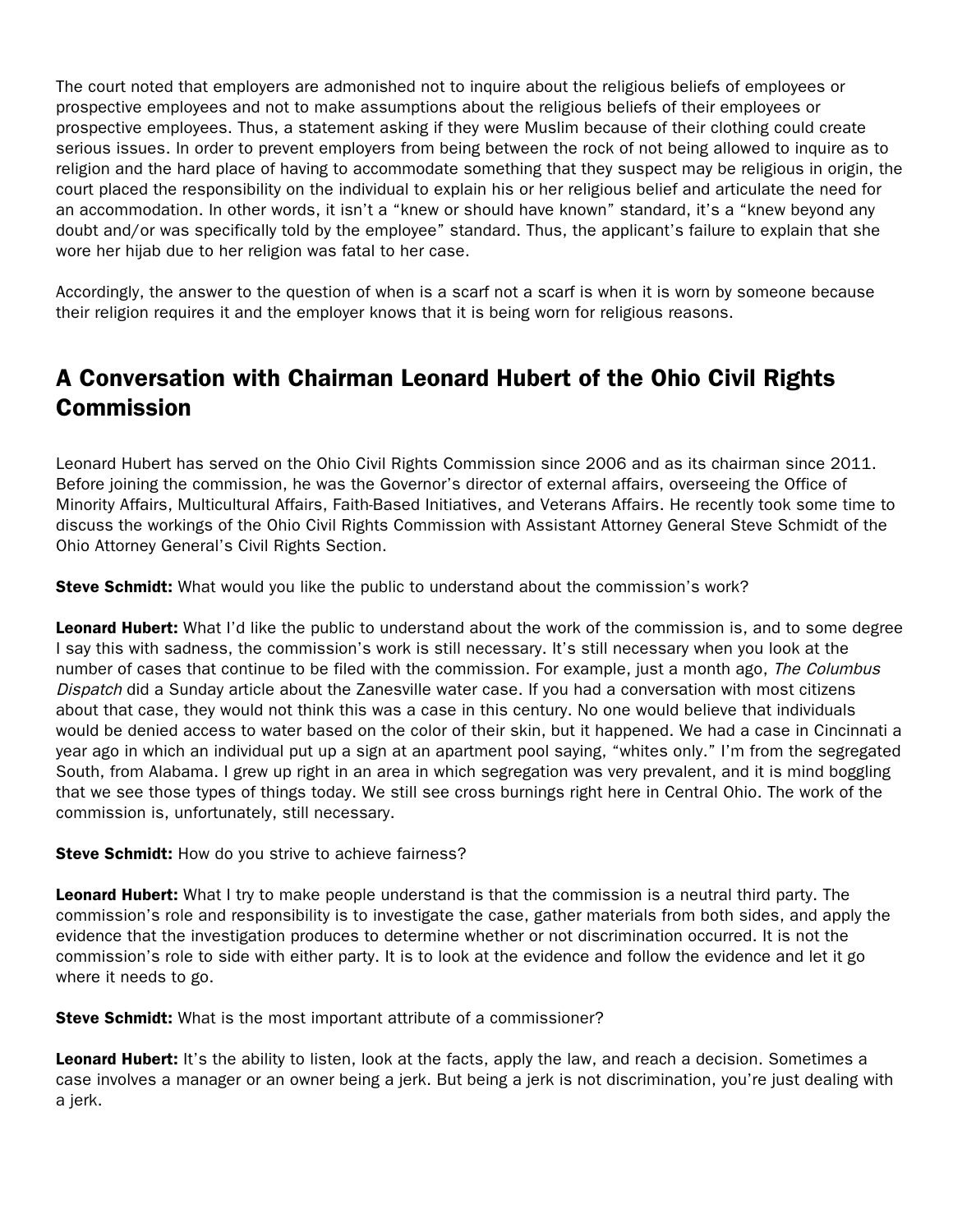Steve Schmidt: The commission prides itself on trying to stop discrimination before it happens, primarily through education and training. Are there plans to expand in those areas?

**Leonard Hubert:** Yes. We routinely meet with businesses and organizations to educate them about discrimination and the commission's processes. Another approach is what we call "taking our show on the road." We have held commission meetings at Ohio State, Kent State, Wright State, Cleveland State, and Rhodes State College in Lima. These provide opportunities for students and the public to see how the commission works. We intend to continue this outreach to increase the commission's visibility. We want to remedy problems before they happen, and education is the key. Our work involves everything from providing housing training to the realtors' association to maintaining ongoing partnerships with entities such as Honda, Wright State University, and PNC in conducting our annual Civil Rights Hall of Fame. This program recognizes Ohioans who have advocated for civil rights. Another educational piece is our [Martin Luther King Jr. Art, Writing and Multimedia](http://crc.ohio.gov/PublicAffairs/MLKContestGrades612.aspx)  [Contest.](http://crc.ohio.gov/PublicAffairs/MLKContestGrades612.aspx) We work with schools across the state to talk with students about discrimination and how to recognize and apply Dr. King's principles in their world. [\(See samples of the students' work.\)](http://crc.ohio.gov/)

**Steve Schmidt:** What emerging issues do you see the commission becoming involved in?

Leonard Hubert: Some areas include LGBT rights in employment and marriage, emotional support animals, accessibility for disabled persons, familial status in housing, "stand your ground" laws, prior convictions and credit scores/history in employment decisions, and human trafficking.

Steve Schmidt: Is the commission's process cost-effective?

Leonard Hubert: From the moment a case is filed, parties have access to the commission's mediation process. Our goal is to help the parties resolve the matter because we just want to stop discrimination. If it's there, we want to say, "OK, this is what you did wrong. Don't do it anymore, and let's move on." If you look at the time and cost of judicial proceedings, the cost savings from the commission's process is a great benefit for the citizens of Ohio.

**Steve Schmidt:** Which commission cases stick out in your mind?

Leonard Hubert: Every case sticks out to some degree. In addition to the water and pool sign cases that I've already mentioned, one is a case involving a nationally recognized restaurant chain that refused to serve African-American college students because of a prior incident involving an African-American. So the bias arose from the manager being upset with what had happened with the prior experience, and he made a decision not to serve the students based on race. There have been dozens of cases of that nature.

Steve Schmidt: If you wanted to give some advice to Ohio youth, what would you tell them about the future?

Leonard Hubert: Well, I think we have a bright future as a state and as a nation, but I would suggest that things are changing, and changing in the sense that we live in a global society. We are dealing with individuals from all walks of life, all nationalities, all races, all religions, who have totally different cultural perspectives. So, when you bring all of those wonderful things together, we have to be able to do what is right regardless of those differences.

For more information: Visit the [Ohio Civil Rights Commission website.](http://crc.ohio.gov/)

# News to Catch You Up

Here are just a few developments in the Civil Rights Section since our last issue: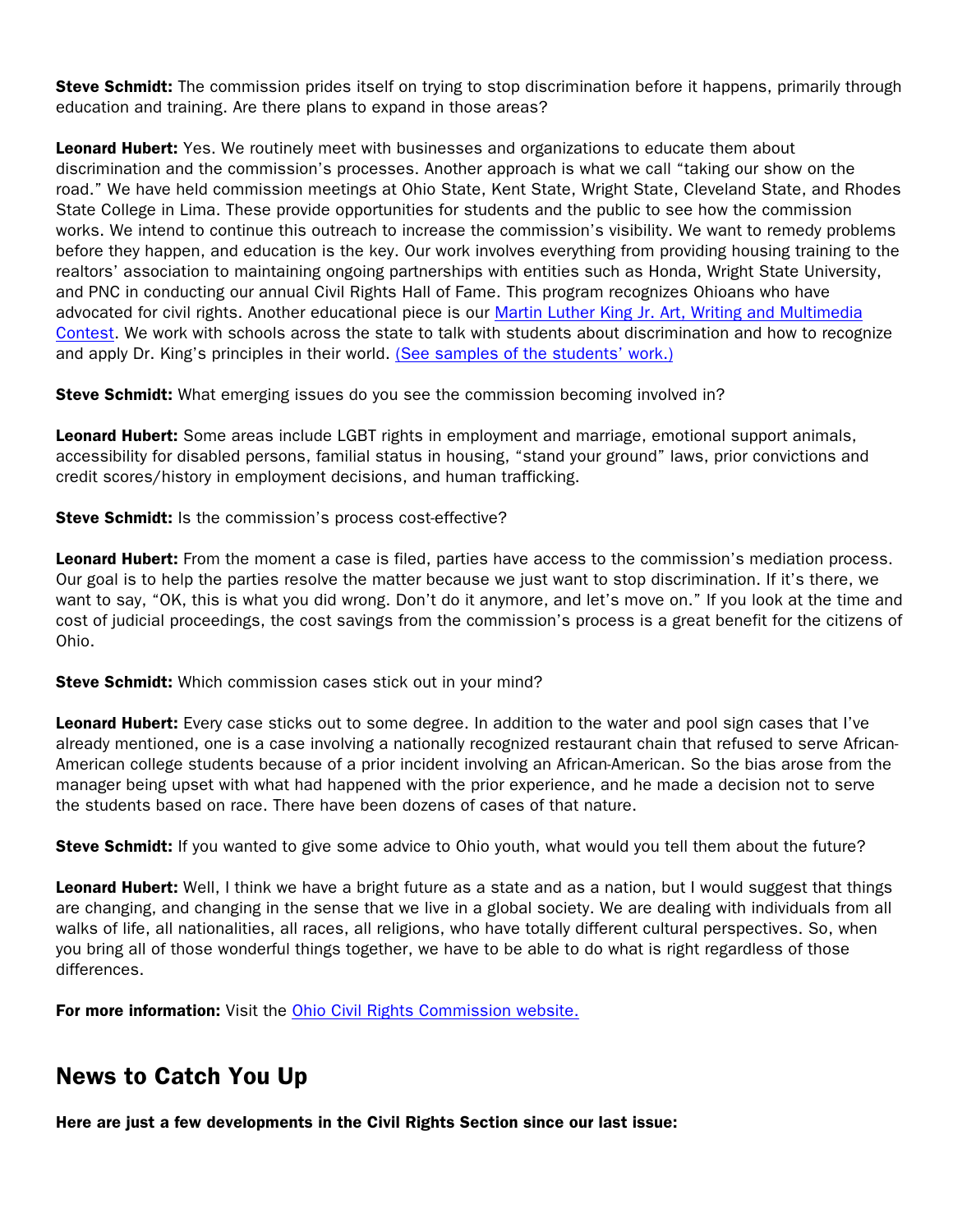Kudos: Marilyn Tobocman, principal assistant attorney general in the Ohio Attorney General's Cleveland Office, earned [Crain's Cleveland Business and In-House Government Counsel Award](http://www.crainscleveland.com/article/20131103/GENERAL13/311039982/1328) in November for her years of service in fighting for the rights of all Ohioans.

**On the Training Front:** The Civil Rights Section provided comprehensive equal employment opportunity training on issues ranging from pregnancy to age discrimination as part of the Department of Administrative Services' annual EEO Academy. Two other recent trainings: to the International Right of Way Association on the intersection of fair housing laws and property rights and to job seekers over 55 on what can and can't be asked during job interviews.

If your organization is interested in scheduling a training presentation on fair housing or employment, call us at 614-466-7900.

**On the Litigation Front:** The Civil Rights Section won an appellate decision in *Ohio Civ. Rights Comm. v. Myers*, 2014-Ohio-144, when we convinced the court to overturn a decision holding that neighbor on neighbor harassment is not a stand-alone cause of action under Ohio's fair housing laws.

The section also prevailed in the administrative cases of Sims v. Westside Family Practice, Commission Complaint 08-EMP-COL-34472, involving a medical practice that fired its medical assistant after finding out she was pregnant, and Neer v. Feet First Inc., Commission Complaint 06-EMP-DAY-17651, involving a podiatrist who fired his receptionist after she complained about pregnancy discrimination. In FHRC v. Bien, Commission Complaint 10-HOU-CLE-40132, the section won in a case in which a landlord twice denied assistance animals when tested by a fair housing group.

For copies of any of these administrative decisions, call the Civil Rights Section at 614-466-7900.

#### And some news from the Ohio Civil Rights Commission:

Welcome Aboard: The commission welcomed member Lori Barreras in October. Commissioner Barreras joins ormer Sen. Tom Roberts, Stephanie Mercado, William Patmon [III, and Chairman Leona](http://www.crc.ohio.gov/Portals/0/pdf docs/2014 HoF.pdf)rd Hubert.

Kudos: The Ohio State University recently recognized G. Michael Payton, the commission's executive director, with its Alumni in Government Distinguished Service Award.

**Involving Youth:** The commission's Martin Luther King Jr. Art, Writing and Multimedia Contest drew more than 1,000 entries from students around the state. The winners' work appears on the commission's website.

## Ohio Civil Rights Comm[ission v. Myers](http://crc.ohio.gov/PublicAffairs/MLKContestGrades612.aspx)

**Ohio Civil Rights Commission v. Myers,** 2nd Distri[ct Court of App](http://crc.ohio.gov/)eals, Ohio, 2014-Ohio-144 (Jan. 17, 2014)

Issue: Is Ohio's Fair Housing Act, Ohio Revised Code (R.C.) Section 4112.02(H) limited to behavior related to housing transactions and therefore inapplicable to harassment by a neighbor?

**Summary:** [The 2nd District Court of Appe](http://www.sconet.state.oh.us/rod/docs/pdf/2/2014/2014-ohio-144.pdf)als ruled that a neighbor may be held liable under R.C. 4112.02(H)(12) for conduct that interferes with the exercise or enjoyment of a fair housing right of a person with a disability. The court further held that an aggrieved person need not have claim for a violation of any other provision of R.C. 4112.02(H) in order to bring claim under R.C. 4112.02(H)(12). The Ohio Civil Rights Commission brought this case on behalf of Dotty Podiak, a hearing-impaired tenant whose assistance dogs are trained to alert her to door bells, alarm clocks, smoke detectors, and other common noises within a home.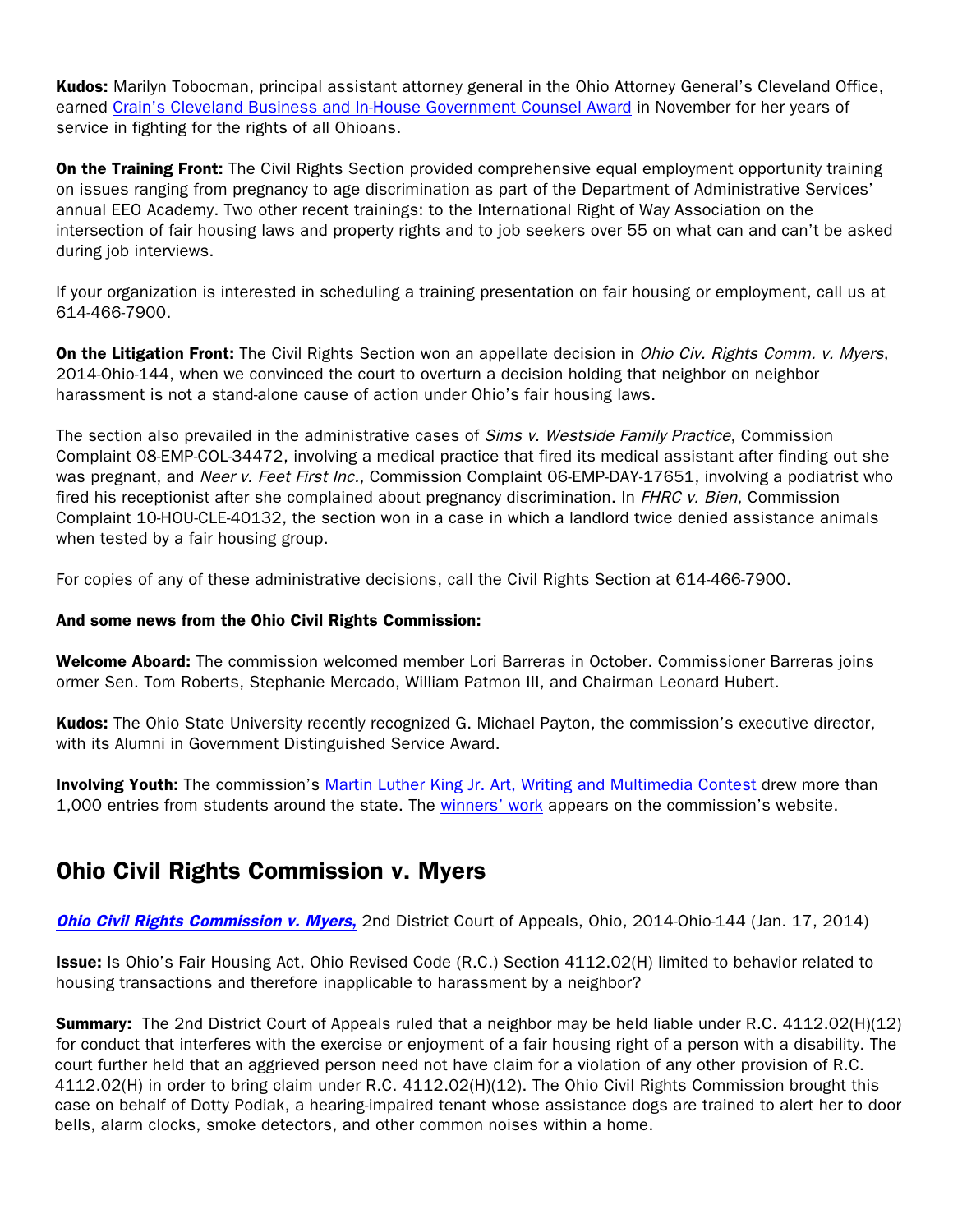The commission alleged that a neighbor, Philip Myers, harassed and intimidated Podiak and her animal assistants due to Podiak's disability. The conduct at issue included mocking Podiak's use of sign language, repeatedly whistling and hitting a stick while on his front porch that caused the dogs to alert Podiak to those noises, falsely complaining that Podiak intentionally used her animal assistants to frighten and intimidate him, and knocking over a flower pot on his property and falsely reporting to management that Podiak's animal assistants were responsible for the damage. Podiak allegedly moved out due to Myer's conduct.

Myers moved to dismiss the complaint, asserting the commission's claims must fail as a matter of law because Ohio's Fair Housing Act was limited to behavior related to housing transactions, and Myers was just a neighbor. Additionally, Myers argued that Ohio does not recognize a "hostile housing environment," and the allegations in the complaint did not rise to the level of actionable conduct. On these grounds, the Montgomery County Common Pleas Court granted Myers' motion and dismissed the complaint. The commission appealed.

**Outcome:** The court decided that R.C. 4112.02(H)(12)'s prohibitions regarding conduct that coerces, intimidates, threatens, or interferes with any person's exercise of any right protected by the statute applies to any person, be he a neighbor or otherwise, and covers discrimination that occurs after acquiring or taking possession of the property. The court declined to find that Myers' alleged conduct was addressed by R.C. 4112.02(H)(1) and (15), which prohibit the refusal to sell, transfer, assign, rent, lease, sublease, or finance housing accommodations, including conduct that might "otherwise deny or make unavailable" a housing opportunity. Similarly, the court declined to apply R.C. 4112.02(H)(16), which makes it unlawful to discriminate in "the terms, conditions, or privileges of the sale or rental of housing accommodations."

Legal Significance: The court recognized that Ohio's statute prohibits discriminatory conduct by neighbors by its language that limits discriminatory behaviors of "any person." As a result, a neighbor or fellow tenant may be liable for discriminatory conduct even when the conduct is unrelated to the transfer of real estate.

## Dickinson et al v. Zanesville Metropolitan Housing Authority et al

Dickinson et al v. Zanesville Metropolitan Housing Authority et al. U.S. District Court, Southern District of Ohio, Eastern Division, 2013 WL 5487101 (Sept. 30, 2013)

Issue: Can a female victim of domestic violence state a cause of action under the Fair Housing Act based on sex [discrimination by alleging the housing authority failed to act and ins](http://docs.justia.com/cases/federal/district-courts/ohio/ohsdce/2:2012cv01024/158347/30/0.pdf?1380692930)tead blamed her for violence caused by the father of her children.

**Summary:** A federal district court rejected a defendant's motion to dismiss a housing discrimination case involving a female victim of domestic violence. The court found the plaintiff pled a viable claim of sex discrimination under the Fair Housing Act (FHA) against the housing authority that operated the apartment complex by alleging that it failed to respond to her calls for help and instead blamed, reprimanded, created inaccurate records, and attempted to evict her.

Kayla Dickinson lived at Coopermill Manor, a public apartment complex operated by Zanesville Housing Authority (ZMHA). She was the victim of domestic violence brought about by the father of two of her children, Brandon Somers. Somers, who did not live at the apartment complex, frequently trespassed into plaintiff's home, physically abused her, damaged her property, threatened her, and disturbed other residents. The Zanesville Police Department was notified about several of these incidents. Eventually, Somers was arrested, convicted, and sentenced to prison.